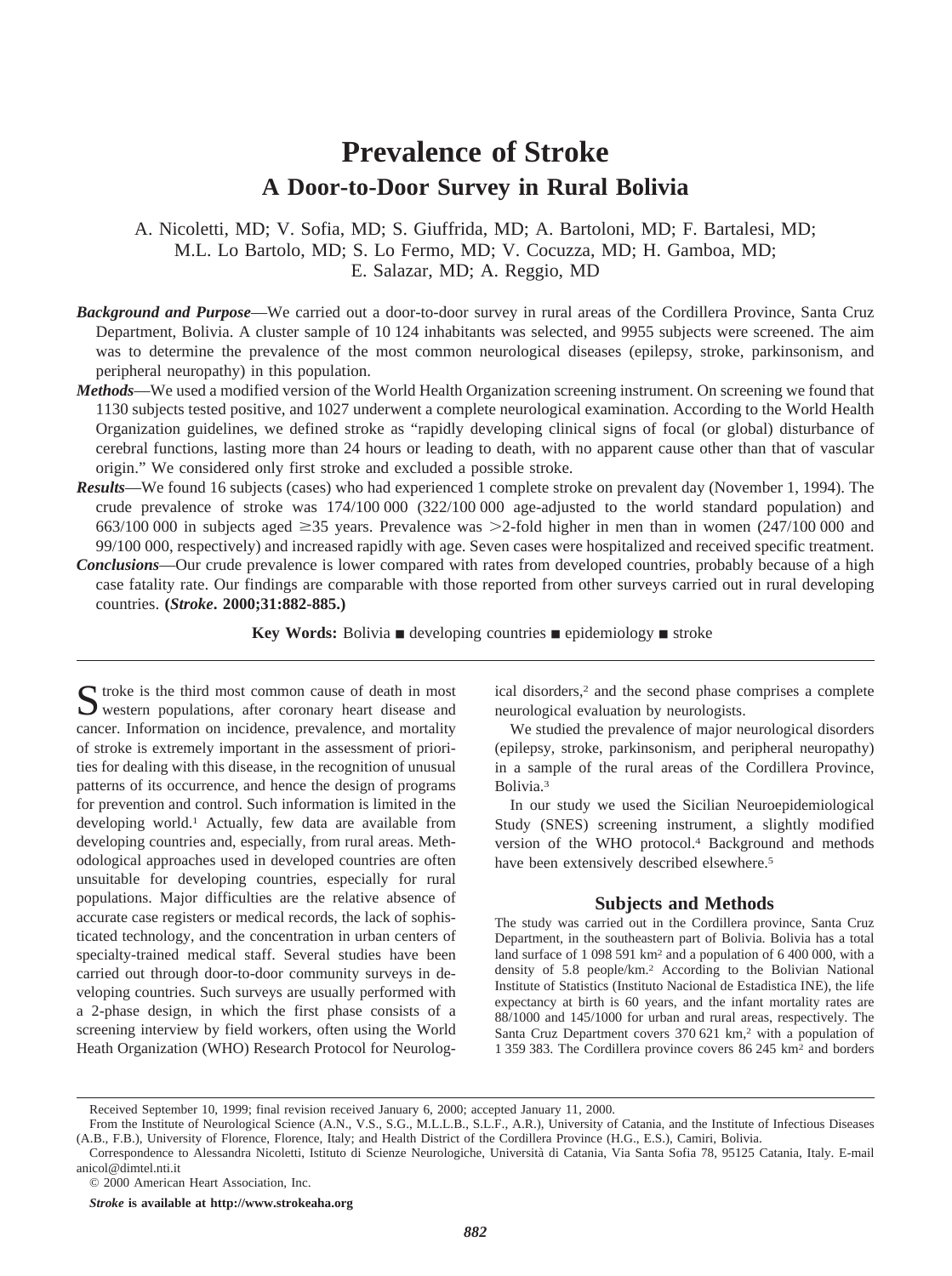

Figure 1. Age and sex distribution (women, unshaded bars; men, shaded bars) of the study population.

the departments of Chuquisaca and Tarija as well as Paraguay. According to the Bolivian National Census (INE, 1992), Cordillera Province has a population of 88 628, of whom 32 953 live in urban areas and 55 675 in rural areas.<sup>6</sup> The province is administratively divided into 10 areas of 3000 to 8000 inhabitants each. Racially, the population is a mixture of Mestizos, descendants of intermarriage between Spanish colonists and the native tribes (the Guarani-Chiriguanos), and approximately 30% pure Guaranı` Indians. The majority of the population speak both Spanish and Guarani; a minority speak only Guaranì. Agriculture and animal breeding are the major subsistence activities. The healthcare infrastructure consists of a district hospital, 9 area hospitals, and rural health centers. The province lies in the foothills of the Andes, at altitudes ranging from 400 to 900 meters.

The study was conducted with the agreement of the National Department of Epidemiology of the National Secretary of Health and with the support of the Guarani political organization (Asamblea del Pueblo Guaranì; APG).

A cluster survey method was used, with the 10 areas acting as strata. Within each stratum, communities were selected at random, and each constituted 1 cluster. Sampling was designed to select approximately 20% of the population in each area. Urban areas, defined as a community with  $>2000$  inhabitants, were excluded from the sampling frame. In total we selected 10 124 people in 55 communities, 9955 of whom were effectively screened (Figure 1). All the communities selected had  $<600$  inhabitants. Demographic data obtained from the Bolivian National Census combined with records available at area hospitals allowed us to estimate that the rural population in 1994 was 54 324.6

We determined the prevalence of stroke as a point prevalence, defined as the proportion of patients who had a first stroke in a given population at a specified time (prevalence day: November 1, 1994). Inhabitants were eligible only if they had resided in the communities for the 6 months preceding the prevalence day.

This was a 2-phase study. In phase 1, the sample of the rural communities selected from the 10 areas of the Cordillera Province was screened door-to-door to identify persons who possibly had a disorder of neurological interest. The screening included standardized questions and simple tasks. The interviewers who carried out the screening were 26 Guarani non-doctor health workers, who were all selected from the 10 areas involved in the survey and able to speak both the Spanish and Guarani languages fluently. The 26 field workers received prior training and always worked in the field supervised by at least 1 of the 2 local physicians involved in the study and the health representative of the APG. In phase 2, all subjects positive on screening underwent a complete neurological examination performed by neurologists able to speak Spanish. Furthermore, a local physician and the health representative of the APG, able to speak Guarani, always assisted the neurological fieldwork in the second phase.<sup>5</sup>

We adopted the SNES screening instrument,<sup>4</sup> a slightly modified version of the WHO Neuroscience Research Protocol. In the SNES study, the sensitivity of the screening instrument was 100% for parkinsonism and 96% for peripheral neuropathies, stroke, and epilepsy; the specificity was 86%.7 The instrument had been translated into Spanish and pretested in the field. We performed a pilot study to determine compliance with the screening instrument and evaluate the comprehension of each item. All the members of the field staff carried out the pilot investigation in October 1994 in 2 small communities of 291 inhabitants.<sup>5</sup>

To obtain a successful survey, a high level of community cooperation was required. Local radio was used to inform populations about the survey. Meetings with the head and the adults of each community were held before the start of the field work to explain the aim of the survey and to obtain the communal consent. Meetings were held more than once with the health workers of each community.

## **Diagnostic Criteria**

According to the WHO criteria, we defined stroke as "rapidly developing clinical signs of focal (or global) disturbance of cerebral functions, lasting more than 24 hours or leading to death, with no apparent cause other than that of vascular origin."8 Ischemic cerebral infarction and intracerebral hemorrhage were included, but transient ischemic attacks were excluded. As lumbar puncture and CT scan were not available in the rural communities, we could not distinguish between cerebral thrombosis, cerebral embolism, and intracerebral hemorrhage; the diagnoses were made exclusively on clinical grounds.

The diagnosis of stroke was considered definite if (1) physicians had already diagnosed stroke and study neurologists agreed and (2) study neurologists found presenting sequelae consistent with such a diagnosis. We considered possible stroke cases in which only suggestive anamnestic data were available.<sup>9</sup> Only first definite strokes were considered. All the data collected were examined and discussed by a panel of neurologists to reach consensus diagnosis.

Analysis was carried out with the Csample module of EPI-INFO 6 to allow for the cluster sampling. All results presented are therefore adjusted for both area stratification and clustering.10 In addition, results were age adjusted to the world standard population, as used in

| Age           | Men           |          |               | Women         |              |               | <b>Both Sexes</b> |          |               |            |
|---------------|---------------|----------|---------------|---------------|--------------|---------------|-------------------|----------|---------------|------------|
|               | Population, n | Cases, n | Cases/100 000 | Population, n | Cases, n     | Cases/100 000 | Population, n     | Cases, n | Cases/100 000 | 95% CI     |
| $0 - 34$      | 3902          | 0        | $\cdots$      | 3796          | 2            | 63            | 7698              | 2        | 31            | $0 - 74$   |
| $35 - 44$     | 471           |          | 295           | 445           | $\mathbf{0}$ | $\cdots$      | 916               |          | 151           | $0 - 444$  |
| $45 - 54$     | 323           |          | 165           | 318           | 2            | 796           | 641               | 3        | 472           | $0 - 1057$ |
| $55 - 64$     | 206           | 5        | 2419          | 198           | $\mathbf{0}$ | $\cdots$      | 404               | 5        | 1216          | 240-2192   |
| $\geq 65$     | 133           | 5        | 4419          | 163           | $\mathbf{0}$ | $\cdots$      | 296               | 5        | 1933          | 230-3635   |
| Total         | 5035          | 12       | 247           | 4920          | 4            | 99            | 9955              | 16       | 174           | $94 - 254$ |
| Age adjusted* |               |          |               |               |              |               |                   |          | 322           |            |

**Age- and Sex-Specific Prevalence of Stroke**

\*Age adjusted to the world standard population.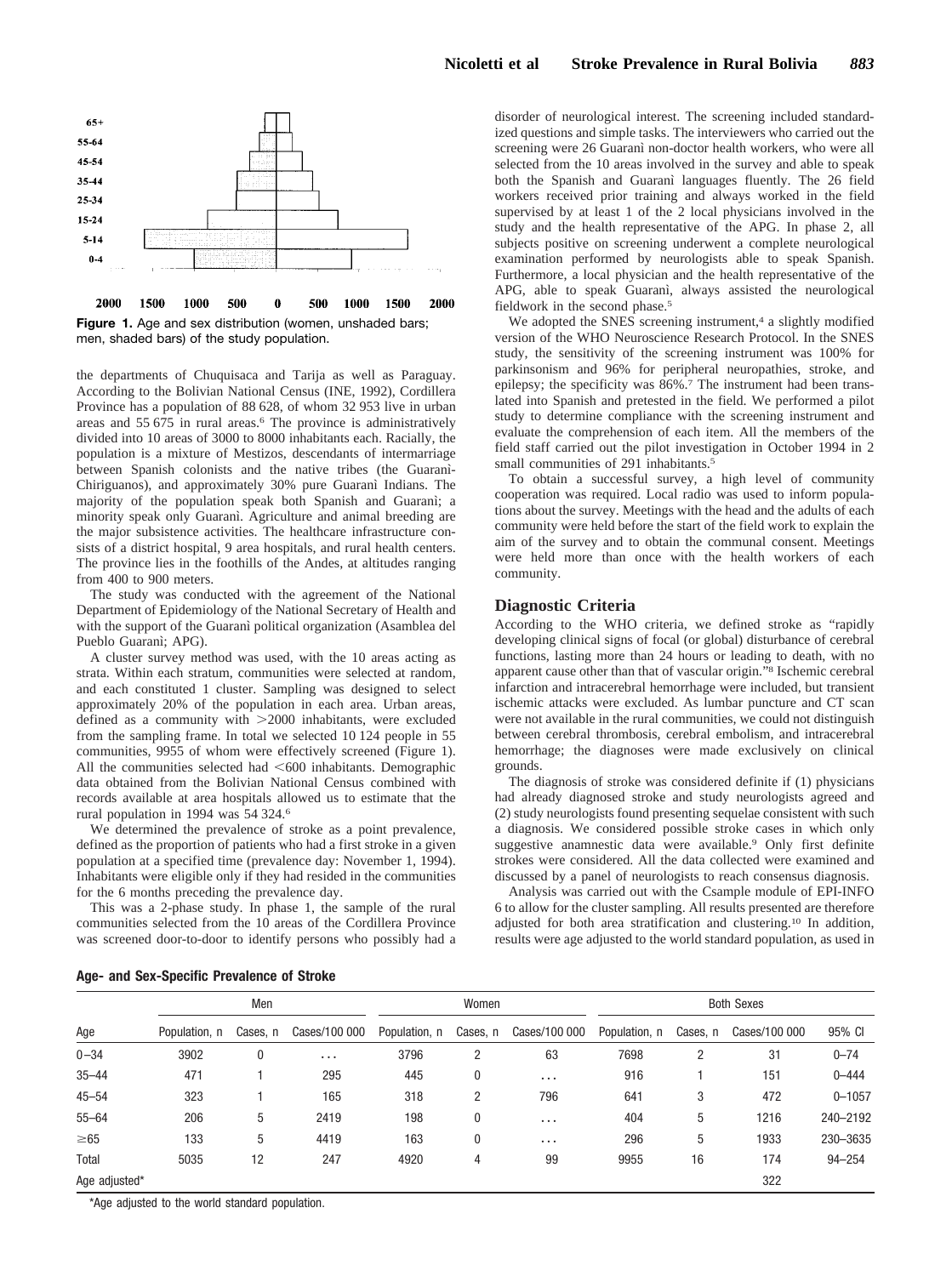

**Figure 2.** Age-specific prevalence of stroke (cases per 100 000).

*Cancer Incidence in Five Continents,*<sup>11</sup> to facilitate international comparison.

## **Results**

The survey began the day after the prevalence day (November 1, 1994) and was completed in November 1996.

Fifty-five communities were selected by cluster sampling from the 10 areas of the Cordillera Province. They contained a total of 1941 households. The eligible population consisted of 10 124 subjects. At the end of the screening, 9955 questionnaires had been completed. The age and sex distribution of the eligible population is shown in Figure 1 and in the Table.

Of the 9955 subjects screened, 1130 (11.3%) were positive at the screening instrument. Of these, 1027 were directly examined by neurologists in phase 2. One hundred three (10%) were not examined; of these, 86 were not found, 10 died during the study, and 7 refused the neurological examination. Of the 86 subjects not found in second phase, only 9 were aged  $>50$  years.

After an extensive neurological evaluation, we found 18 subjects who had experienced 1 complete stroke on prevalent day. After the panel evaluations, 16 patients were considered to have had a stroke and 2 a possible stroke. The prevalence of stroke was 174/100 000 (322/100 000 age adjusted to the world standard population) and 663/100 000 in subjects aged  $\geq$ 35 years.

Age-specific prevalence increased rapidly with age, reaching a peak in the group aged  $>65$  years (1933/100 000; Figure 2). The median age at first stroke was 60 years.

Prevalence was  $>2$ -fold higher in men than in women (247/100 000 and 99/100 000, respectively).

In 3 cases stroke occurred in the vertebrobasilar circulation; the rest involved the carotid territory. No further attempt was possible to differentiate between the different types of occlusive or hemorrhagic stroke.

Only 7 patients were hospitalized and received specific treatment in one of the district hospital and were examined only by a general physician.

#### **Discussion**

Epidemiology of stroke in developed countries is well established. Such information is limited in the developing world,

where more than half the world's population lives. The demography and the lack of national health resources in these regions contribute to the difficulty in conducting neuroepidemiological studies. The absence of death certification in rural areas is one of the reasons for the unreliability of stroke mortality and incidence rates in rural developing countries,<sup>1</sup> and therefore prevalence is the only study available in rural areas. Moreover, due to the lack of hospital registers and the low rate of hospitalization for stroke, community-based door-to-door surveys represent the only possible method of ascertainment.

One of the essential requirements for the implementation of neuroepidemiological studies in rural areas of developing countries is community collaboration. In this study the establishment of a working relationship with the APG was particularly important. The involvement of local health workers favored acceptance by this rural population, and thus the refusal rate was very low. We did not find language a major barrier. In fact, the vast majority of the population understand Spanish. Only a few subjects spoke only Guaranì; local physicians and health workers used the local language.5

Our study represents one of the few surveys totally carried out in a rural area of a developing country.

Prevalence rates from developed countries are higher than those from developing countries. Different methodological approaches, case ascertainment, stroke mortality rate, and age distribution of study population could explain this difference. For all these factors, comparison with developed countries is not available.

Only a few door-to-door neuroepidemiological surveys have been carried out in developing countries, and the majority of these have been carried out in urban areas. Prevalence rates in urban areas are often higher than those in rural areas.

In our survey we selected only rural communities with  $<600$  inhabitants. The socioeconomic conditions are very poor (eg, latrines not always available, absence of running water, and presence of animals around the households; low educational level; poverty). The area hospitals are often very far from the communities, and sometimes only primary care is available. Neurological departments and CT scan are not available in all areas of Cordillera Province. We would like to stress that the economic, hygienic, and sanitary conditions described in other surveys carried out in rural developing countries are often different, and these factors must be considered when interpreting international comparisons.

Our crude prevalence rates, 174/100 000 and 663/100 000 in population aged  $\geq$ 35 years, are higher than those reported in other rural surveys (rural Kashmir, 143/100 00012; Nigeria, 58/100 00013) but lower than those reported in other surveys in which urban or mixed areas were investigated (Parsi Community, Bombay, 424/100 00014; People's Republic of China, 620/100 000<sup>15</sup>; Cuzco, Perú, 647/100 000<sup>16</sup>; Taiwan, 595/100 00017; Kinmen, China, 2400/100 000 in a population aged  $>50$  years<sup>18</sup>; and Greece, 995/100 000 in a population aged  $>20$  years<sup>19</sup>).

As in other surveys, age-specific prevalence increases steeply with age, reaching a peak of 1933/100 000 for the population aged  $\geq 65$  years (1933/100 000).<sup>12–19</sup> Sex-specific